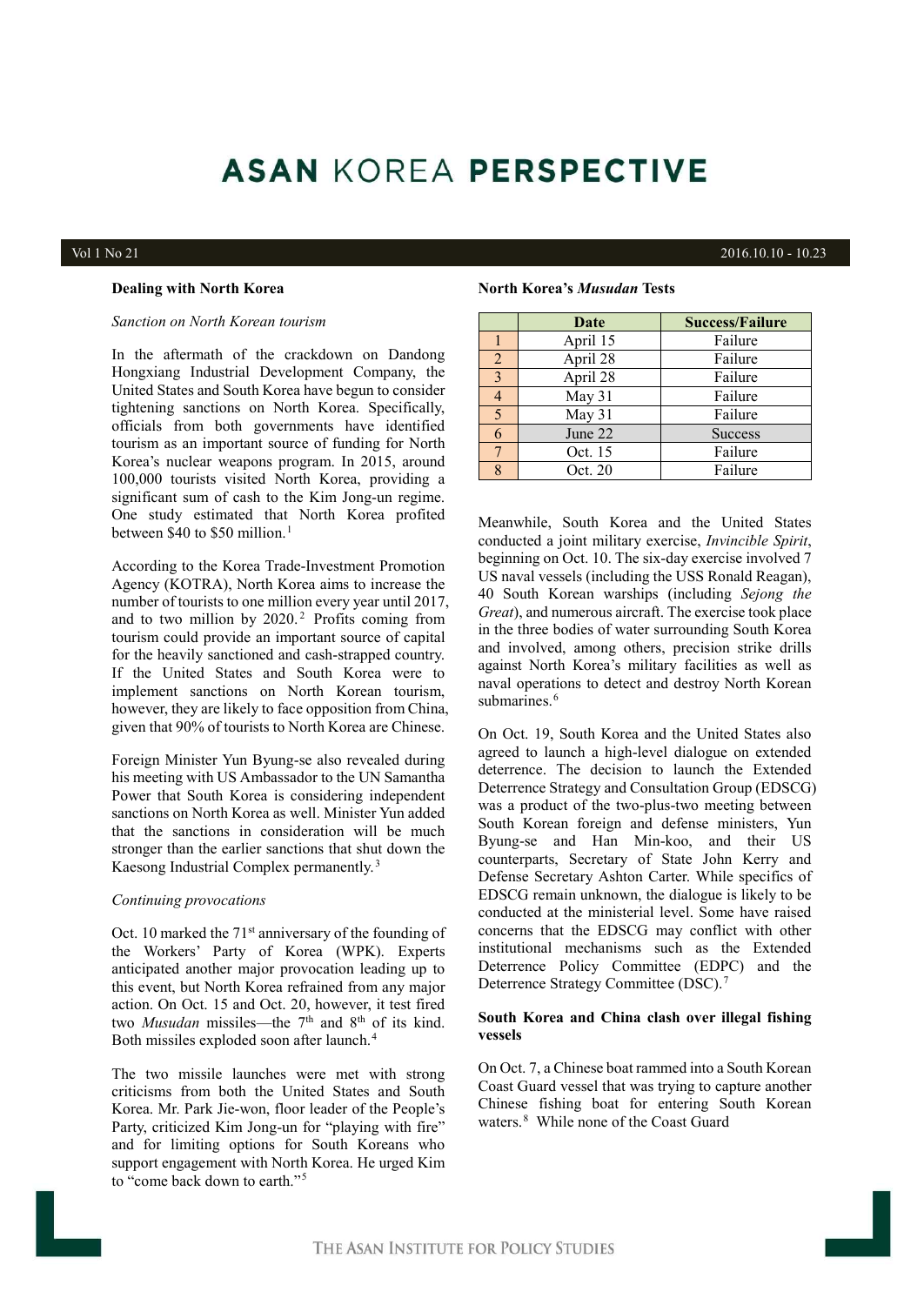were injured, the vessel capsized and the incident caused an uproar in South Korea. Around 40 Chinese boats that were fishing illegally in Korean maritime territory are known to have fled the scene.

Four days later, the South Korean Foreign Ministry complained to Chinese Ambassador to South Korea Qiu Guohong. Ambassador Qiu reassured the ministry that China was taking the incident very seriously and responsibly. <sup>9</sup> The Chinese Foreign Ministry also urged the South Korean government to address this issue rationally. <sup>10</sup> A few days later, however, the Chinese ministry announced that the South Korean Coast Guard had no legal right to police the area.<sup>11</sup> The South Korean Coast Guard announced that it will now resort to using greater force in dealing with illegal Chinese fishing boats.

On Oct. 19, China announced that it is investigating the incident in accordance with Chinese law and is searching for the responsible vessel.<sup>12</sup>

# **Restructuring of Shipbuilding Industry**

A McKinsey report on restructuring in the shipbuilding industry suggests selling or breaking up Daewoo Shipbuilding & Marine Engineering (DSME).<sup>13</sup> Highlighting the principle of "private sector-led voluntary restructuring," the Korean government solicited a third-party restructuring plan rather than designing one on its own. This report was commissioned by the association of shipbuilding firms for release in August.<sup>14</sup>

DSME, however, rebutted that the report is based on misguided assumptions and evidence. Clarkson's Sept. report shows a rosier outlook. Clarkson forecasts that the big three companies would have contracts to build 750 ships over the next five years (2017-2021). This is significantly larger than McKinsey's estimate of 550 ships.<sup>15</sup> The different estimates are based on varying market prospects. Clarkson expects the industry to rebound globally as of 2018 while McKinsey estimates the recovery to begin after 2020.

DSME also criticized the McKinsey report for failing to provide new insights or recommendations.<sup>16</sup> The company was especially critical of the short sightedness of the report in recommending that DSME sell off the offshore plants.<sup>17</sup> This recommendation is especially puzzling given that McKinsey recommended increasing investment on offshore operations only three years ago. One of the main reasons that the DSME has had to contend with its debt problem is that the company had followed through on this previous recommendation.<sup>18</sup>

With strong opposition from DSME, the Korea Offshore & Shipbuilding Association (KOSHIPA) is reviewing the draft of the McKinsey report.<sup>19</sup> There

is a growing concern that the government has neither taken full responsibility for the restructuring effort nor delegated the authority to the private sector. Meanwhile, both Samsung and Hyundai Heavy Industries have questioned whether the government's true intention is to save DSME.<sup>20</sup> Some news reports suggest that the government itself is split with the FSC, reportedly agreeing with the Clarkson report while MOTIE is siding with McKinsey.<sup>21</sup>

# **Park's Approval Rating**

Park's approval rating has hit the bottom at 26%.<sup>22</sup> Diplomatic turbulence caused by THAAD deployment and North Korea's nuclear tests coupled with the economic downturn and Park's unresponsive attitude over corruption suspicions on her close confidantes are all said to account for the recent dip.<sup>23</sup> In the grand scheme of things, however, this is a typical pattern. The sitting president often loses public support in his/her fourth year under accusations of corruption scandals involving the president or his/her family and confidantes.<sup>24</sup>

Meanwhile, Mr. Ban Ki-moon is still riding quite a bit of public support ahead of the presidential election next year, followed closely by Mr. Moon Jae-in, Mr. Ahn Cheol-soo, and Seoul Mayor Park Won-soon.

**Presidential Candidates Approval Ratings**<sup>25</sup>

| Candidate             | Party      | Rating |
|-----------------------|------------|--------|
| Ban Ki-moon           |            | 27%    |
| Moon Jae-in           | <b>TDP</b> | 18%    |
| Ahn Cheol-soo         | <b>PP</b>  | 9%     |
| Park Won-soon         | <b>TDP</b> | 6%     |
| Lee Jae-myung         | <b>TDP</b> | $5\%$  |
| Ahn Hee-jung          | <b>TDP</b> | $4\%$  |
| Yoo Seong-min         | NFP        | $4\%$  |
| Kim Moo-sung          | NFP        | 3%     |
| Other                 |            | $1\%$  |
| Don't<br>know/refused |            | 24%    |

# **Party Approval Ratings**

|              | Oct. 11-13 <sup>26</sup> | Oct. 18-20 <sup>27</sup> |
|--------------|--------------------------|--------------------------|
| <b>NFP</b>   | 28%                      | 29%                      |
| <b>TDP</b>   | 26%                      | 29%                      |
| <b>PP</b>    | 12%                      | 10%                      |
| Justice      | $3\%$                    | $4\%$                    |
| Don't        | 31%                      | 28%                      |
| know/refused |                          |                          |